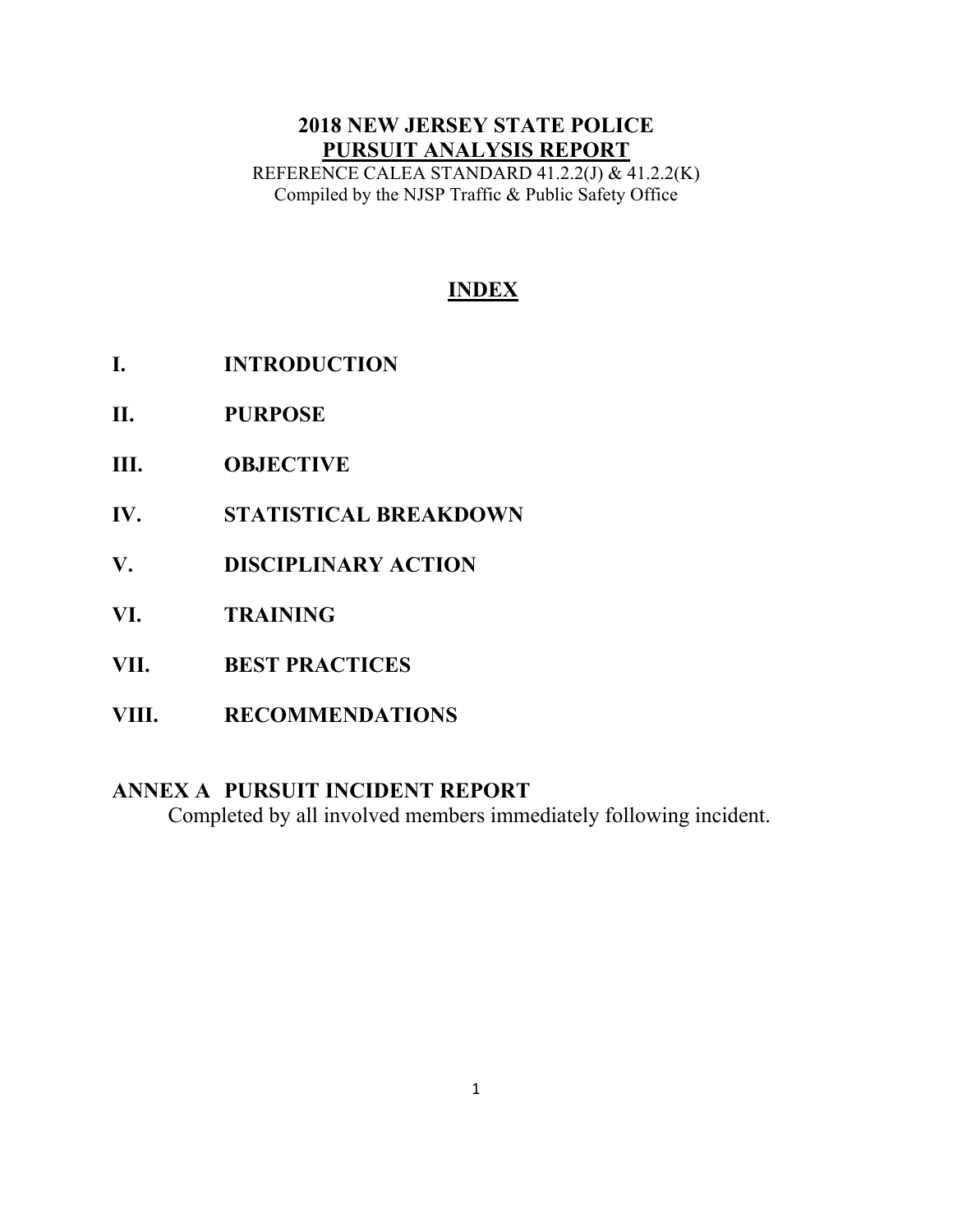### **2018 NEW JERSEY STATE POLICE**

## **PURSUIT ANALYSIS REPORT**

#### **I. INTRODUCTION - S. O. P. F-15, VEHICULAR PURSUIT POLICY:**

Deciding whether to pursue a motor vehicle is among the most critical decisions made by members. It is a decision which must be made quickly and under difficult, often unpredictable circumstances. In recognition of the potential risk to public safety created by vehicular pursuits, no member or supervisor shall be criticized or disciplined for a decision **not** to engage in a vehicular pursuit or to **terminate** an ongoing vehicular pursuit based on the risk involved, even in circumstances where this policy would permit the commencement or continuation of the pursuit. Likewise, members who conduct pursuits consistent with this policy will be strongly supported by the Division of State Police in any subsequent review of such actions.

The primary purpose of this policy is to secure a balance between the protection of the lives and safety of the public, members and other police officers, and law enforcement's duty to enforce the law and apprehend violators. Since there are numerous situations which arise in law enforcement that are unique, it is impossible for this policy to anticipate all possible circumstances. Therefore, this policy is intended to guide a member's discretion in matters of vehicular pursuit.

National police pursuit records provide interesting statistics. First, the majority of police pursuits involve a stop for a traffic violation. Second, statistically, one person dies every day as a result of a police pursuit.

#### **II. PURPOSE:**

This 2018 Pursuit Analysis Report is in addition to pursuit statistical reports which are generated annually in accordance with the Attorney General's guidelines concerning the "New Jersey Police Vehicular Pursuit Policy" and is mandated through CALEA standard 41.2.2(J) & 41.2.2(K). The following information involved State Police personnel and occurred between January 1, 2018 and December 31, 2018.

#### **III. OBJECTIVE:**

To compile and analyze all statistical data as they relate to all New Jersey State Police involvement in motor vehicle pursuits in identifying **TRENDS, TRAINING ISSUES, DISCIPLINARY ACTION** and creating **BEST PRACTICES** in addressing these topics.

**IV. STATISTICAL BREAKDOWN:** The following statistical information is provided based upon the New Jersey Attorney General "Pursuit Policy" guidelines.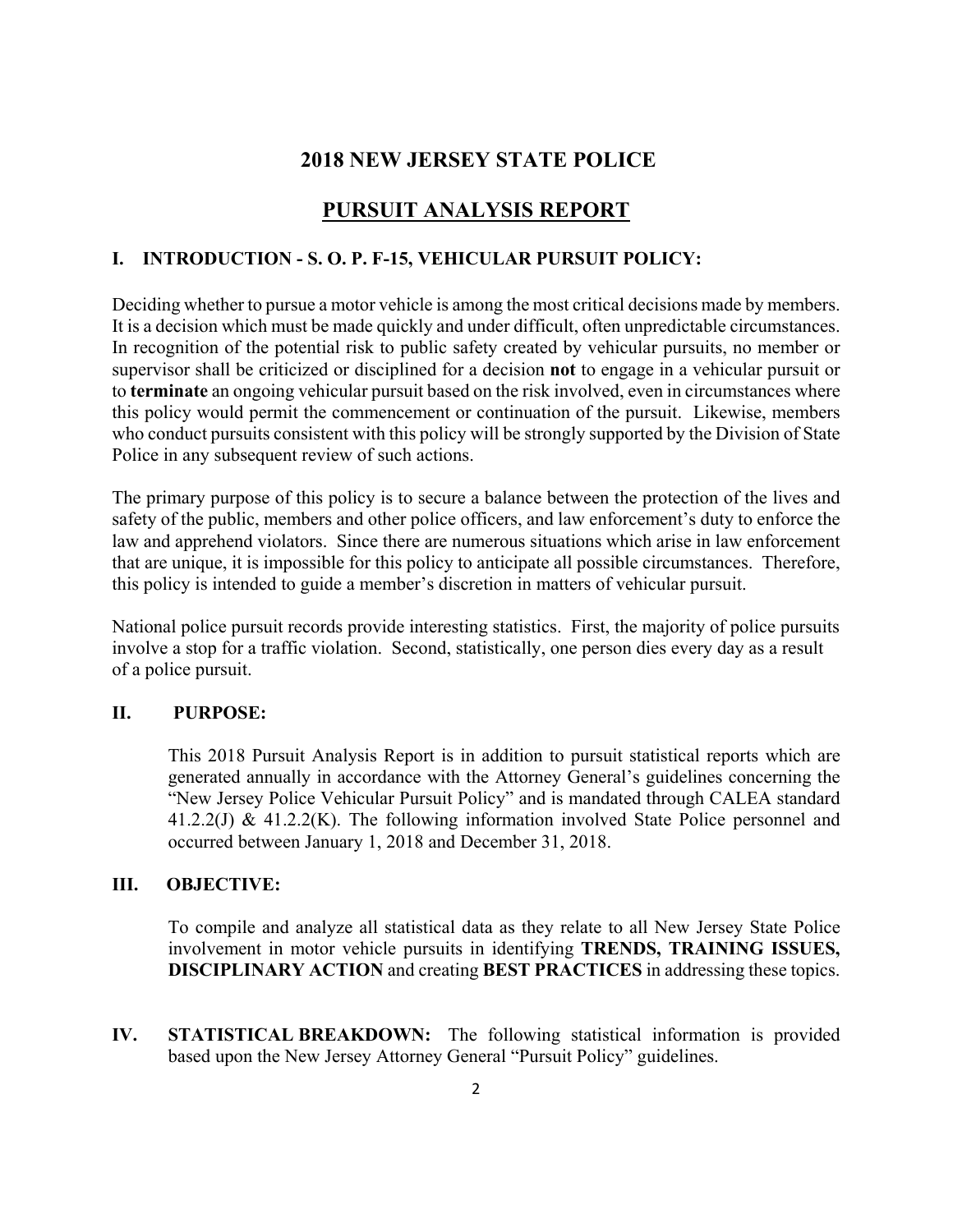### **A. SUMMARY OF PURSUIT DATA**

| Total number of <b>PURSUITS</b>                                      | 123 |
|----------------------------------------------------------------------|-----|
| Number of Pursuits resulting in <b>CRASHES</b>                       | 30  |
| Number of Pursuits resulting in <b>INJURIES</b>                      | 10  |
| Number of Pursuits resulting in <b>DEATHS</b>                        |     |
| Number of Pursuits resulting in <b>ARREST</b>                        | 44  |
| Number of people ARRESTED (including passengers in pursued vehicles) | 51  |
| Number of Pursuits assisting OTHER AGENCIES                          |     |
| Number of Pursuits <b>INITIATED</b> by NJSP members                  |     |

**Trend:** The 123 total pursuits in calendar year 2018 represented a 16% decrease from 2017 when there were 147 total pursuits. The number of pursuits resulting in crashes decreased 21% from 38 to 30 crashes. The number of pursuits resulting in injuries decreased from 16 in 2017 to 10 in 2018. In 2018 there was 1 fatality resulting from a NJSP pursuit. The number of persons arrested in pursuits decreased from 85 in 2017 to 51 in 2018.



## **2018 Pursuits Initiated**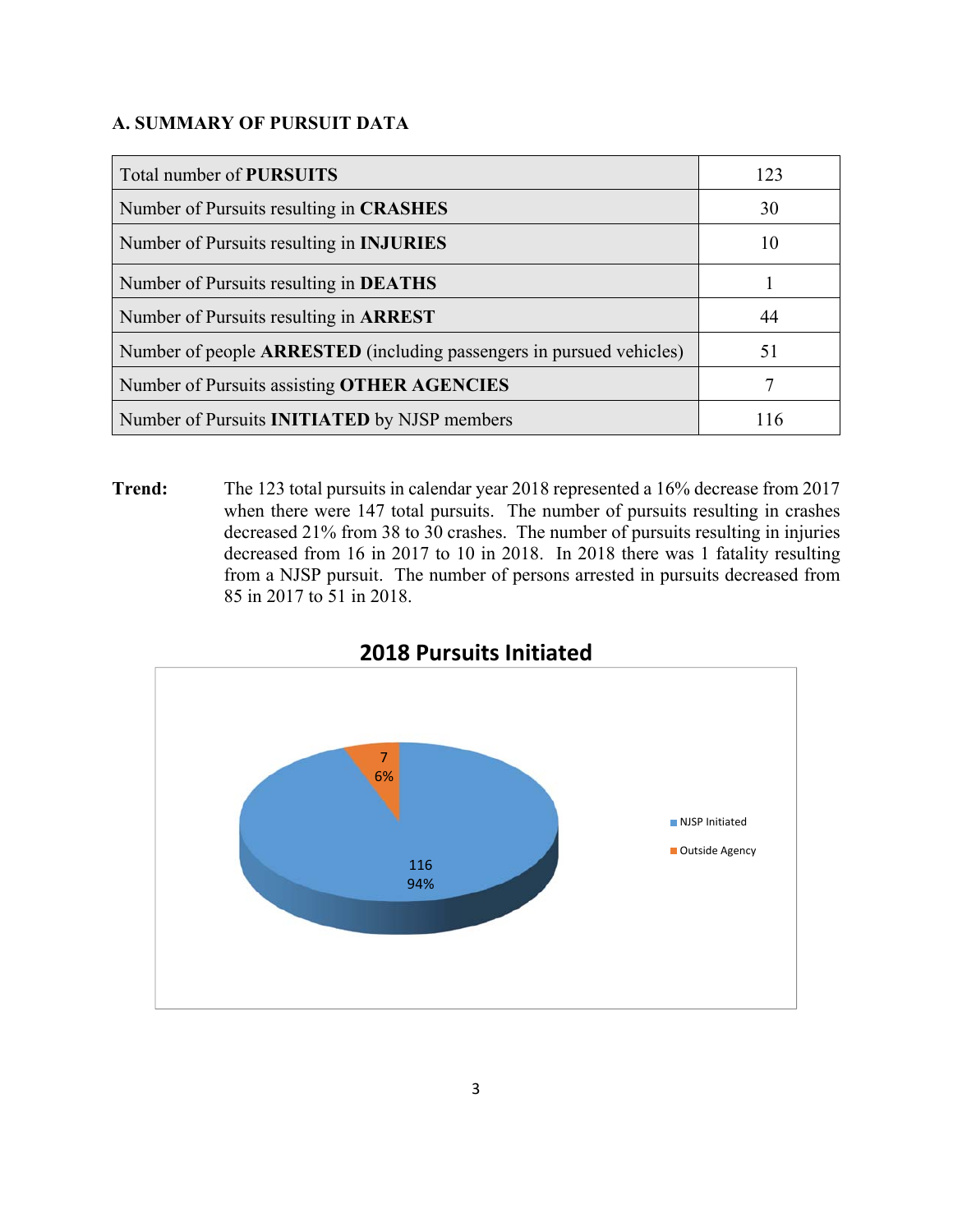The following chart illustrates the total number of State Police pursuits for the previous ten calendar years.



#### **B. INVOLVED TROOP CAR MODEL YEAR**

| Up to $2010$ | 2011 | 2012 | 2013 | 2014 | 2015 | 2016 | 2017 | 2018 |
|--------------|------|------|------|------|------|------|------|------|
|              |      | ∸    |      | 38   | 24   | 66   | 58   |      |

**Trend:** 94% of all NJSP vehicles involved in pursuits in 2018 were model year 2012 or newer.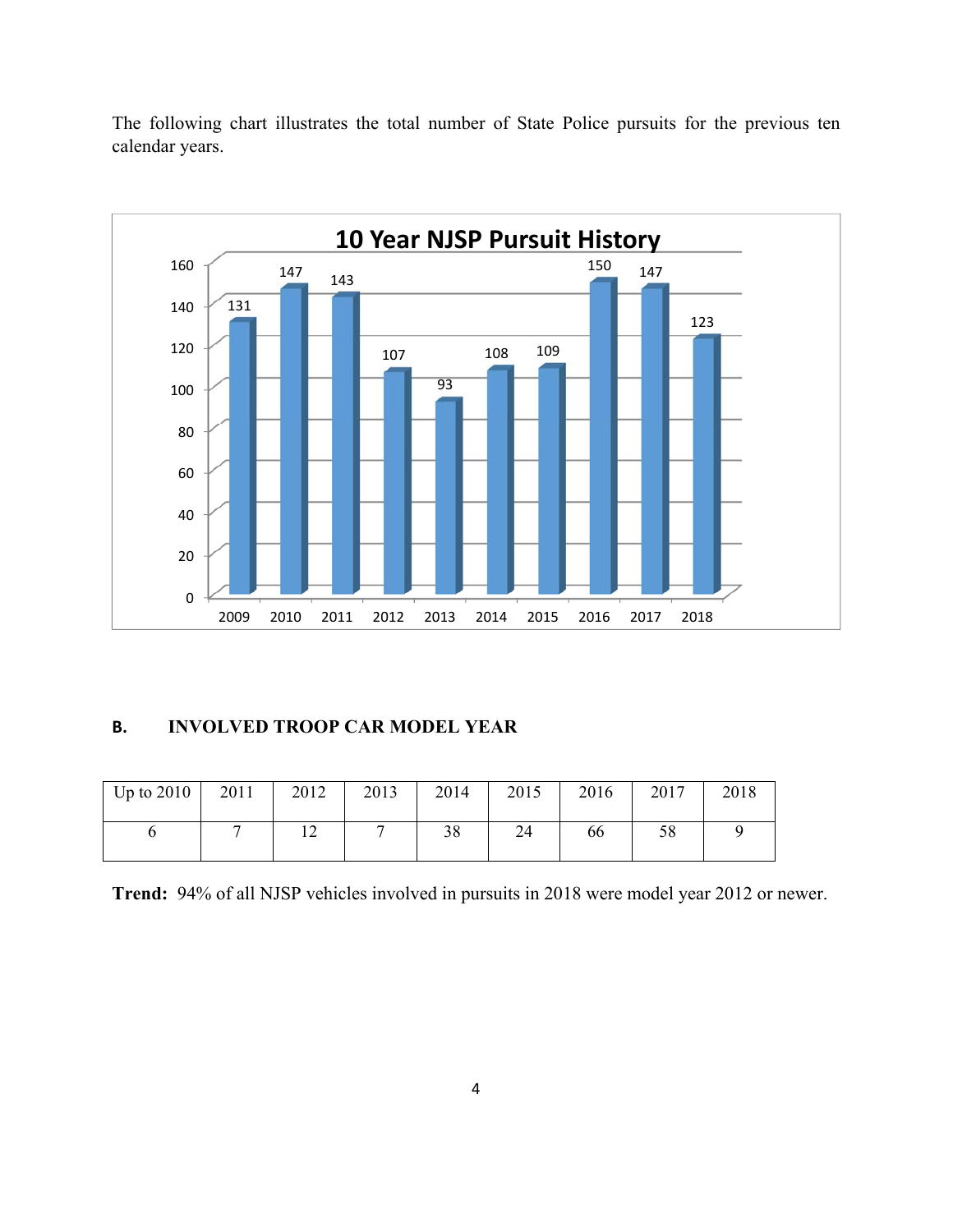## **C. NUMBER AND TYPE OF VEHICLES INVOLVED IN CRASHES**

| <b>Type</b> | <b>Total</b> |
|-------------|--------------|
| Police      | 10           |
| Violator    | 22           |
| Other       | 21           |

## **D. INDIVIDUALS INJURED OR KILLED**

| <b>Type</b>       | <b>Injured</b> | <b>Killed</b>  |
|-------------------|----------------|----------------|
| Police            | 8              | $\theta$       |
| Violator          | 7              |                |
| Pedestrian        | 0              | $\overline{0}$ |
| Other             | 4              | $\overline{0}$ |
| <b>Total 2018</b> | 19             |                |
| Previous Years    |                |                |
| <b>Total 2017</b> | 30             | $\overline{0}$ |
| <b>Total 2016</b> | 9              | $\overline{0}$ |
| <b>Total 2015</b> | 14             | $\overline{2}$ |
| Total 2014        | 15             | 0              |

**Trend:** In calendar year 2018 there were 19 total individuals injured as a result of pursuits.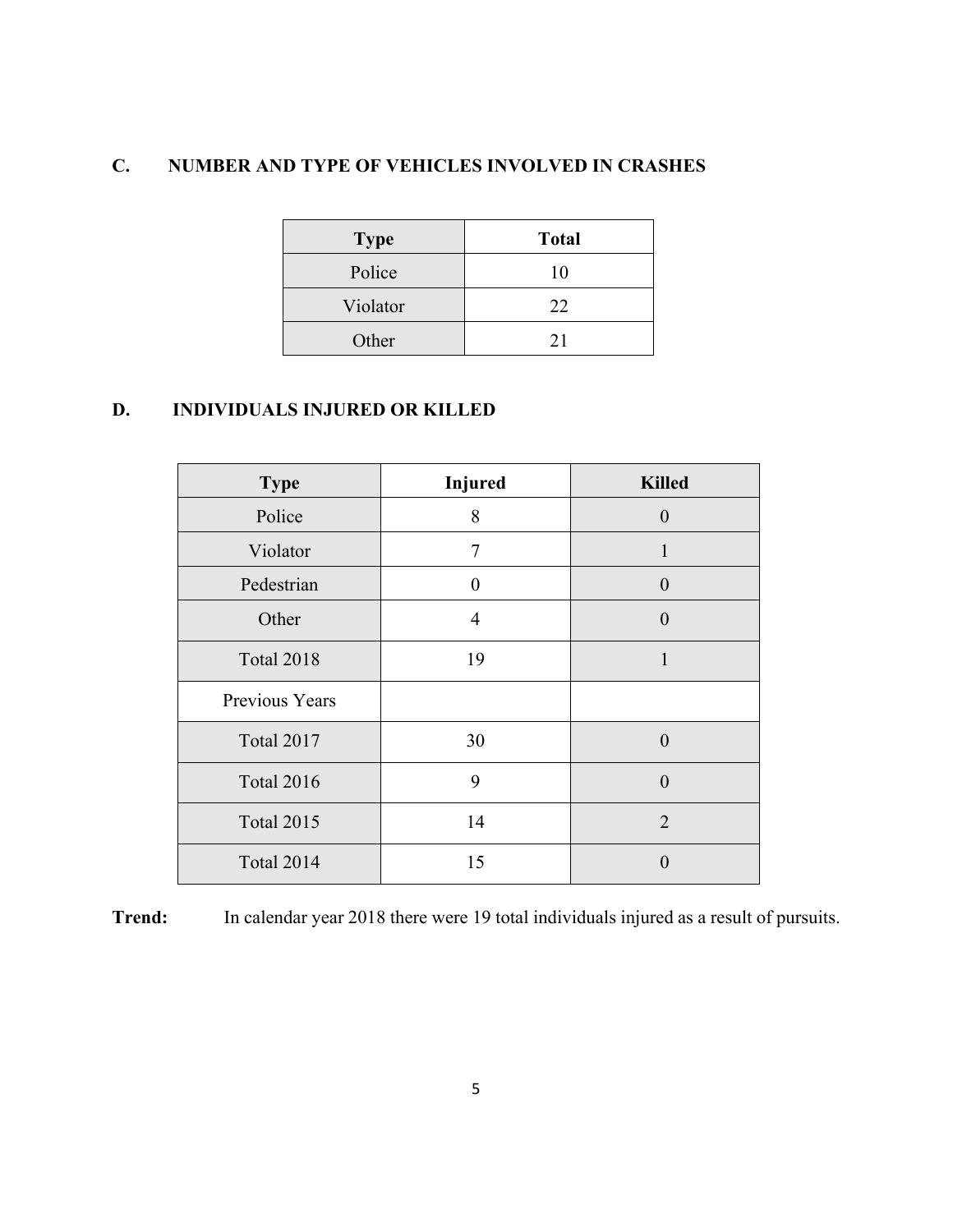### **E. WEATHER CONDITIONS OF PURSUITS**

| <b>Clear</b> | Rain<br><b>Snow</b> |  | Other |
|--------------|---------------------|--|-------|
| <b>TTT</b>   | 1 V                 |  |       |

**Trend:** 90% of all 2018 pursuits were conducted in "clear" weather conditions.

#### **F. ROAD SURFACE CONDITIONS**

| Dry | Wet |  |
|-----|-----|--|
| 108 |     |  |

**Trend:** 87% of 2018 pursuits were conducted when roadway surface condition was "dry."

## **G. TRAFFIC CONGESTION DURING PURSUIT**

| Light          | <b>Medium</b> | <b>Heavy</b> |
|----------------|---------------|--------------|
| 0 <sup>0</sup> | - -           |              |

**Trend:** Traffic conditions were reported as "light" in 81% of all 2018 pursuits.

#### **H. GEOGRAPHICAL AREA**

| <b>Residential</b> | 56 | Parkway           | 20 |
|--------------------|----|-------------------|----|
| <b>Business</b>    | 25 | <b>Rural</b>      | 24 |
| Interstate         | 48 | <b>Expressway</b> |    |
| <b>Highway</b>     | 33 | <b>School</b>     |    |
| Turnpike           |    | <b>Other</b>      |    |

**Trend:** Combined, highways, interstates, and toll roads constituted the majority of roadways used in pursuits.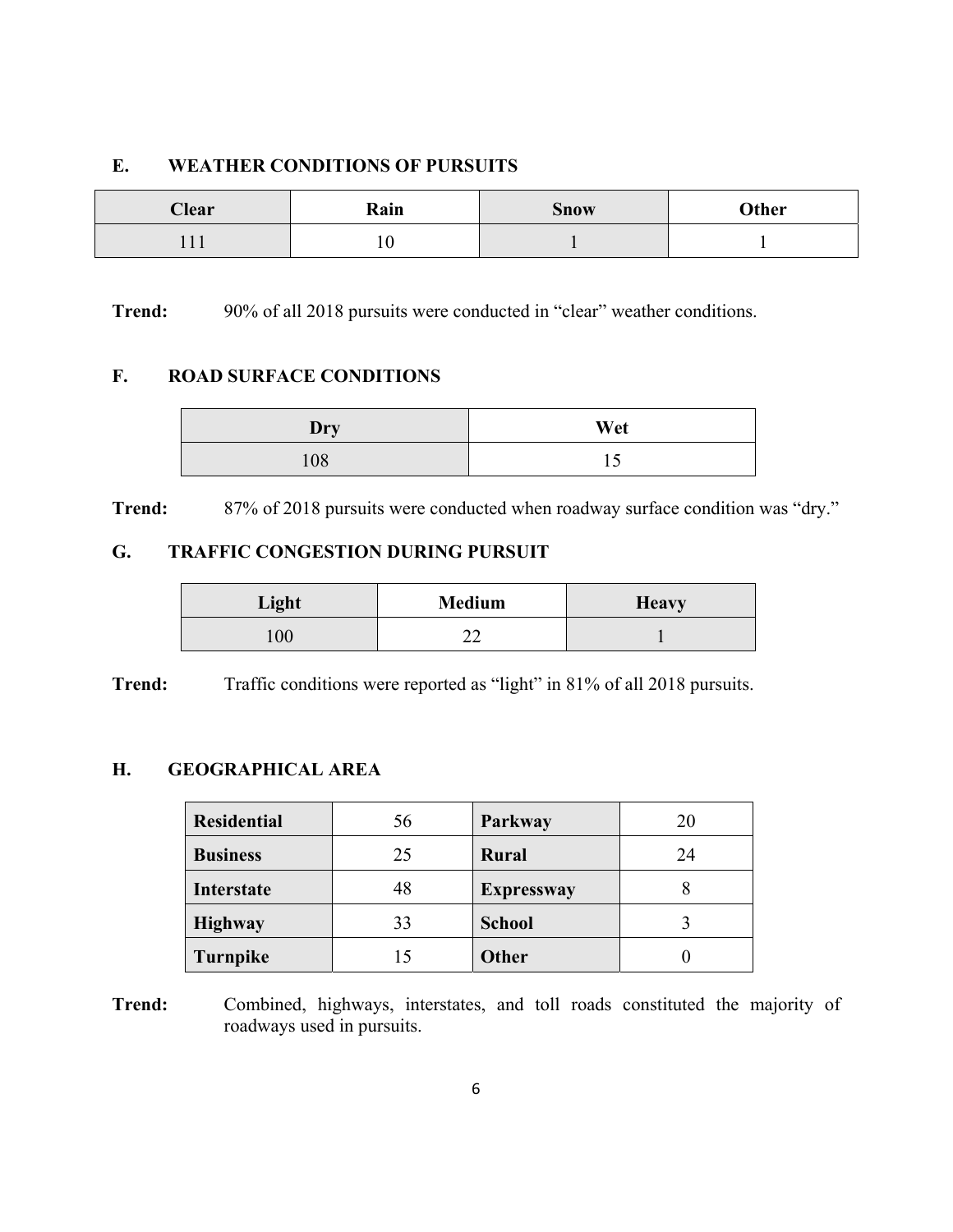#### **I. REASON FOR INITIATING STOP**

| Criminal                  |    | <b>Assist Other Agency</b> |  |
|---------------------------|----|----------------------------|--|
| <b>Traffic</b>            | 87 | <b>DWI</b>                 |  |
| Warrant                   |    | <b>Stolen Car</b>          |  |
| <b>Suspected Criminal</b> |    | <b>Other</b>               |  |

**Trend:** 70% of the pursuits initiated, resulted from Troopers making "traffic" related stops.

#### **J. REASON PURSUIT TERMINATED**

| <b>Pursued voluntarily stopped/surrendered</b>       | 24       |
|------------------------------------------------------|----------|
| Pursued voluntarily stopped/attempted flight on foot | 8        |
| Pursued forced to stop/vehicle disabled              | 7        |
| Pursued stopped in crash                             | 11       |
| Pursued escaped in vehicle                           | 10       |
| <b>Officer Decision</b>                              | 18       |
| <b>Supervisor Decision</b>                           | 45       |
| Officer vehicle in crash                             | $\theta$ |
| <b>Other</b>                                         |          |

**Trend:** Analysis of "Reason Pursuit Terminated" reveals that "Supervisor Decision" and "Officer Decision" comprised 51% of all pursuit terminations. This percentage indicates restraint on behalf of both Supervisors and Troopers who are terminating over 40% of all pursuits based on their own judgment of the situation and related factors.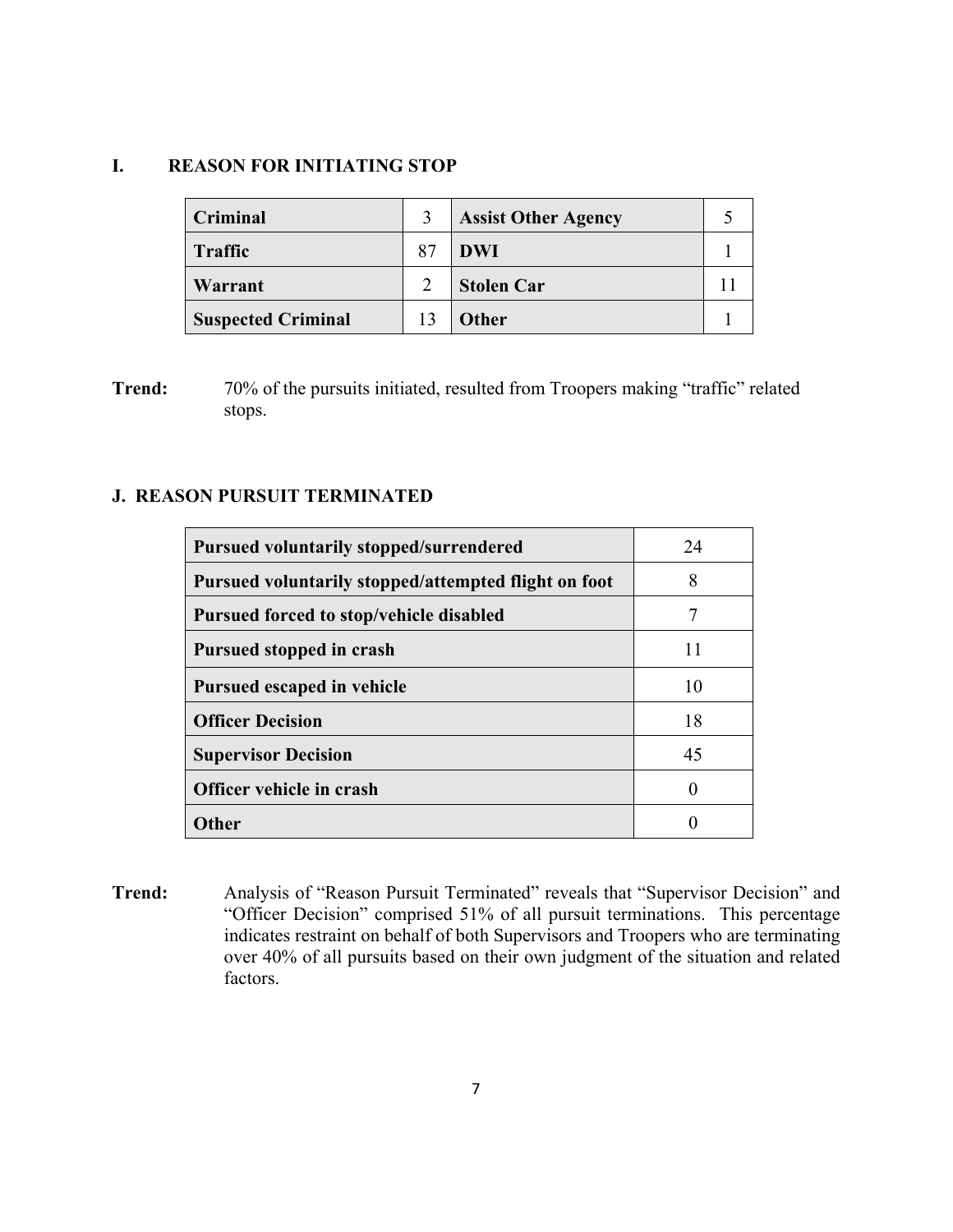## **K. PURSUITS BY TROOP**

| Year | <b>Troop A</b> | Troop B    | <b>Troop C</b> | <b>Troop D</b> | <b>Troop E</b> | HQ |
|------|----------------|------------|----------------|----------------|----------------|----|
| 2018 | 32(26%)        | 42 $(34%)$ | 20(16%)        | 11 $(9%)$      | 18(15%)        |    |
| 2017 | 42 $(29%)$     | 37(25%)    | 21(14%)        | $14(10\%)$     | 33(22%)        |    |
| 2016 | 31(21%)        | 58 (39%)   | 23(15%)        | 14(9%)         | 24(16%)        |    |
| 2015 | 27(25%)        | 35(32%)    | 19(17%)        | 15(14%)        | 13(12%)        |    |

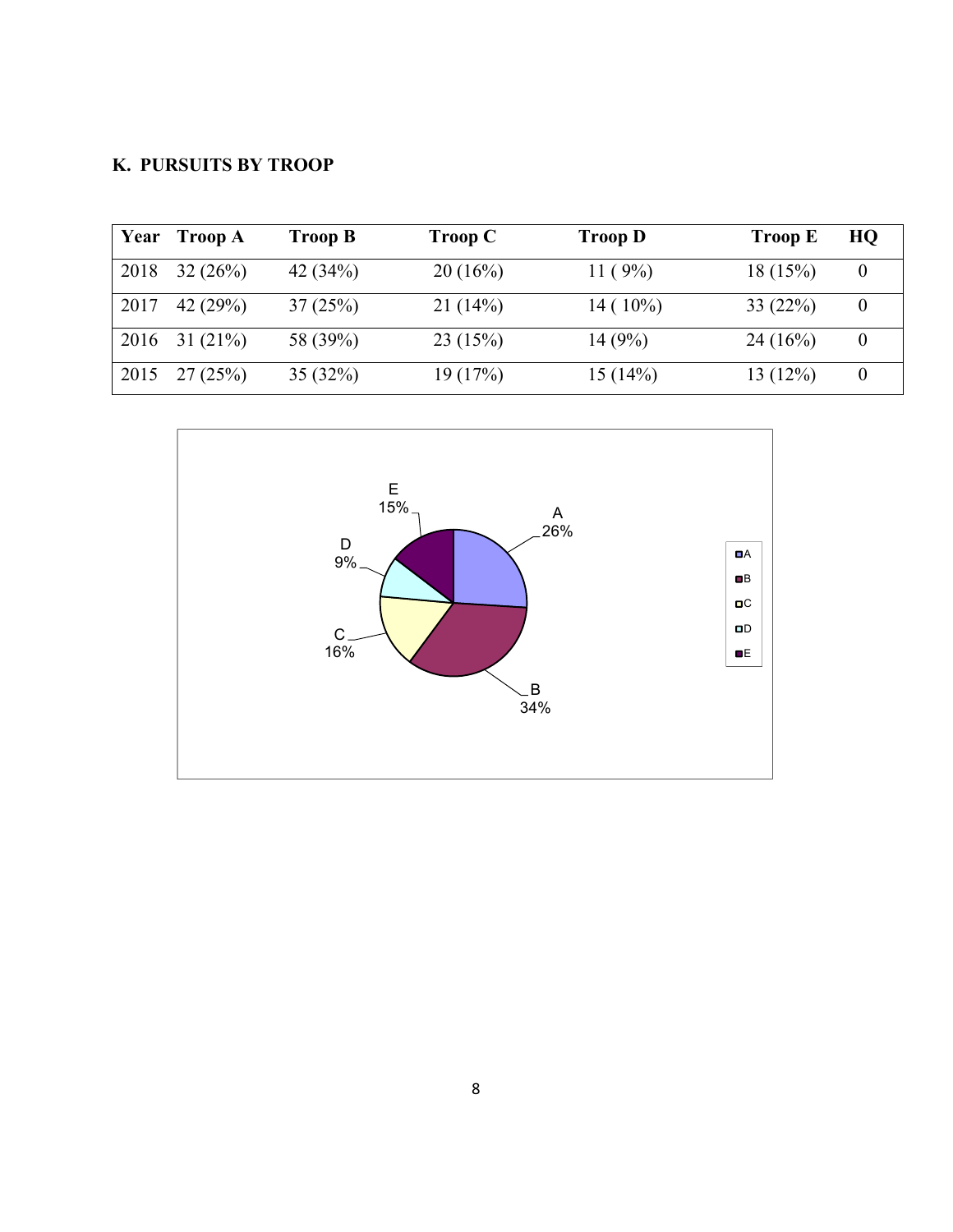## **L. 2018 PURSUITS BY DAY OF WEEK**

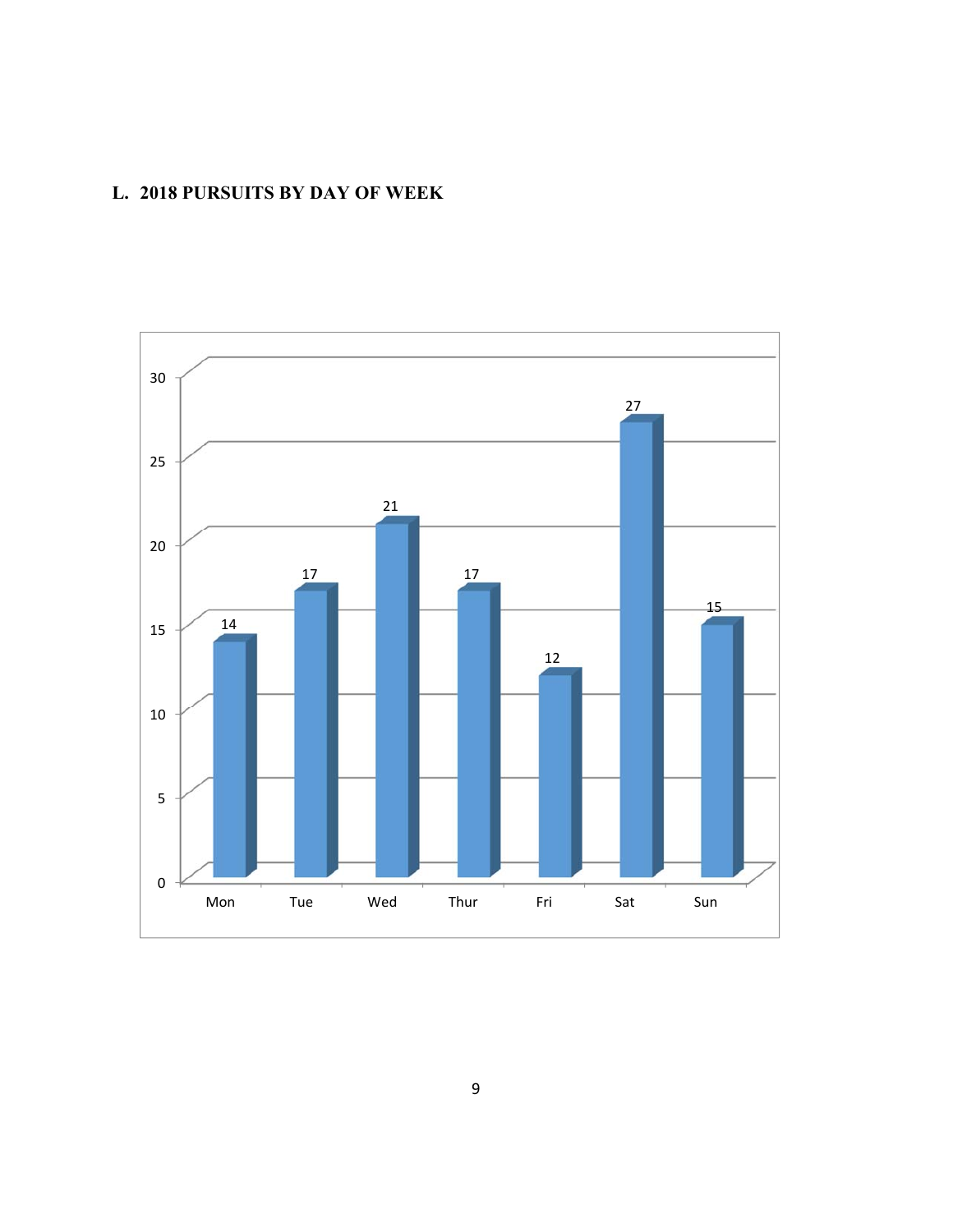### **M. 2018 PURSUITS BY TIME OF DAY**



#### **N. PURSUITS BY SUSPECT VEHICLE SPEED**

| <b>Below 40</b> | $ 41-50$   | $51 - 60$  | $61 - 70$  | 71-80      | 81-90      | 91-100     | $100+$     |
|-----------------|------------|------------|------------|------------|------------|------------|------------|
| <b>MPH</b>      | <b>MPH</b> | <b>MPH</b> | <b>MPH</b> | <b>MPH</b> | <b>MPH</b> | <b>MPH</b> | <b>MPH</b> |
|                 |            |            |            |            | 14         | 18         | 49         |

**Trend:** 49 Pursuits involving suspect vehicles where known speeds exceeded 100 mph led this category again, comprising 40% of suspect vehicle speeds attained.

## **O. PURSUITS BY ALL INVOLVED TROOPERS VEHICLE SPEED**

| <b>Below 30</b> 31-40 | <b>MPH</b> | $41 - 50$  | $51-60$    | 61-70      | 71-80      | 81-90      | 91-100     | $100+$     |
|-----------------------|------------|------------|------------|------------|------------|------------|------------|------------|
| <b>MPH</b>            |            | <b>MPH</b> | <b>MPH</b> | <b>MPH</b> | <b>MPH</b> | <b>MPH</b> | <b>MPH</b> | <b>MPH</b> |
|                       | 10         | 24         |            | 24         | າາ<br>∠∠   | 45         | 47         | 93         |

**Trend:** In 2018, 33% of involved Trooper vehicles exceeded 100 mph during a pursuit.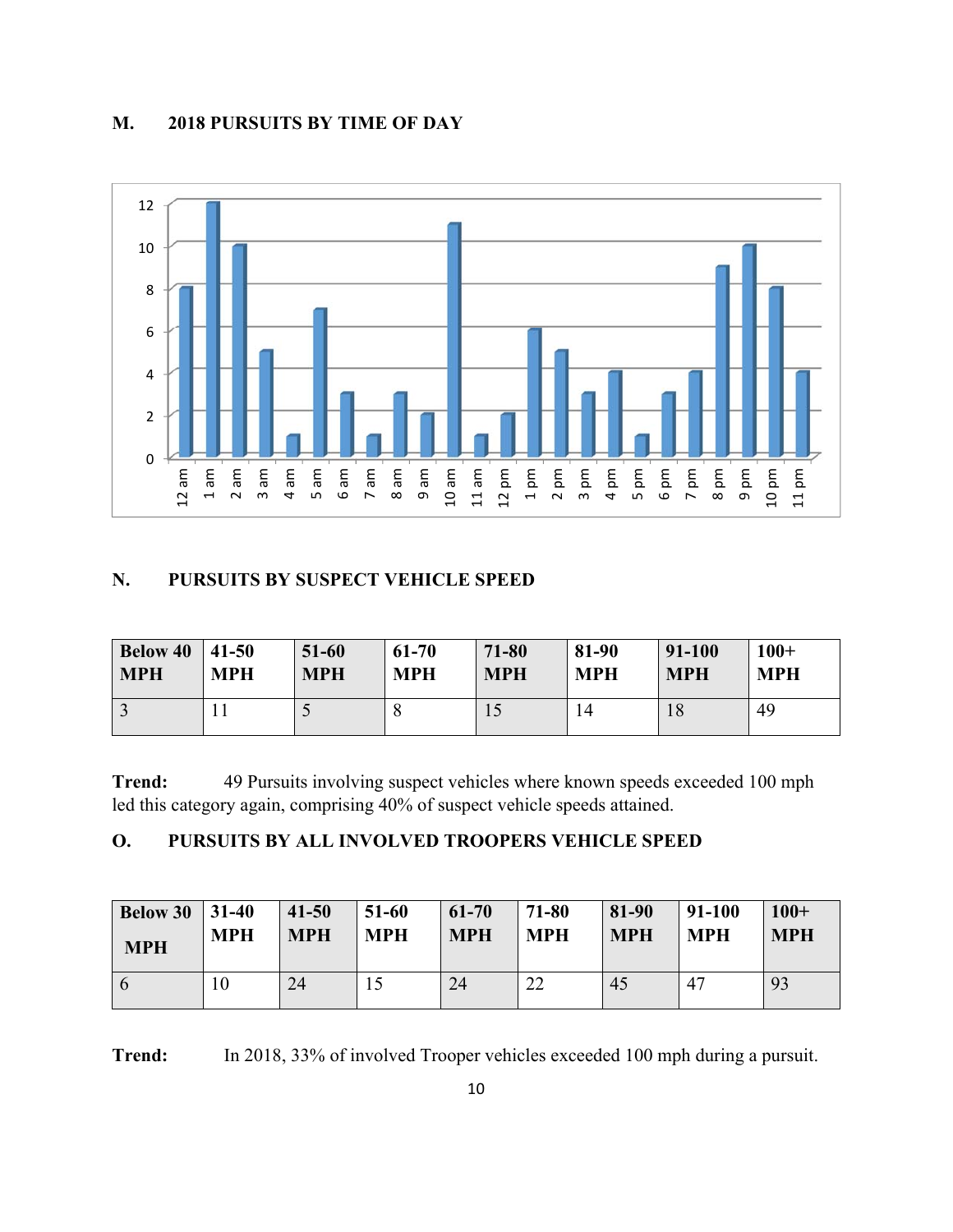#### **P. MECHANINCAL DEVICES DEPLOYED**

| <b>None</b> | <b>Stop Stick</b> | <b>Other</b> |
|-------------|-------------------|--------------|
|             | ັ                 |              |

#### **V. DISCIPLINARY ACTION:**

| Year | # Involved<br><b>Troopers</b> | <b>Verbal</b><br>Counseling | Counseling<br>Perf. Notice | <b>Training</b> | <b>Internal</b><br>Investigation | No<br>Violation &<br>Percentage |
|------|-------------------------------|-----------------------------|----------------------------|-----------------|----------------------------------|---------------------------------|
| 2018 | 422                           | 106                         | 5                          | $\overline{0}$  | $\overline{0}$                   | 311(74%)                        |
| 2017 | 436                           | 67                          | $\mathbf{0}$               | $\mathbf{1}$    | $\overline{0}$                   | 366 (84%)                       |
| 2016 | 472                           | 95                          | 10                         | $\overline{4}$  |                                  | 359 (76%)                       |
| 2015 | 323                           | 68                          | $\boldsymbol{0}$           | $\theta$        | $\theta$                         | 251 (78%)                       |
| 2014 | 343                           | 37                          | 18                         | $\mathbf{1}$    |                                  | 286 (83%)                       |
| 2013 | 302                           | 34                          | $\overline{4}$             | $\theta$        | $\theta$                         | 264 (87%)                       |
| 2012 | 418                           | 44                          | 8                          | $\mathbf{1}$    | $\overline{0}$                   | 365 (87%)                       |
| 2011 | 464                           | 54                          | 6                          | $\overline{2}$  | $\theta$                         | 402 (87%)                       |
| 2010 | 420                           | 68                          | 8                          | $\overline{2}$  | $\overline{0}$                   | 342 (81%)                       |

There were a total of 422 Troopers involved in all of the 123 pursuits documented in 2018. This number includes all Primary and Secondary Troopers, Supervisors, and Passengers involved. The percentage of those committing no violations of the pursuit policy, S.O.P. F-15 for 2018 was 74%.

Statistical comparison of the discipline for the 111 involved members who were determined to have violated S.O.P. F-15 reveals that 73% of those violating pursuit policy were either Primary or Secondary pursuers, followed by Supervisors who comprised 14% of violations.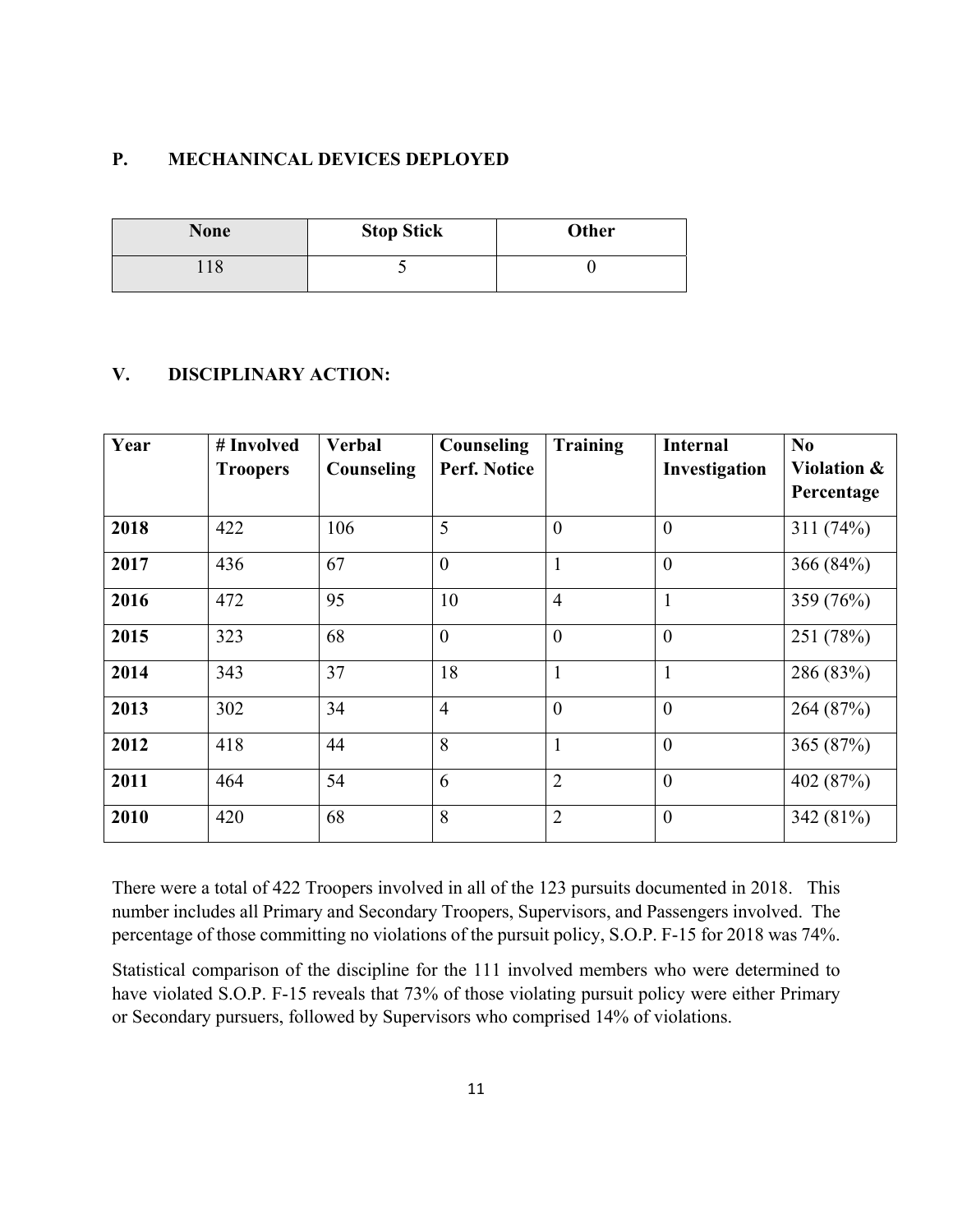

### **2018 SOP F‐15 Violation Comparison**

When discipline is warranted, it is determined during the review process and may be administered at the initial review level at the recommendation of the respective Station Commander. At the next review level, the Troop Commander may concur or amend earlier findings. When the case is heard before the Motor Vehicle Accident and Vehicular Pursuit Review Board, disciplinary actions may be agreed upon, changed or reversed. Progressive discipline is given based on a tier system and will be administered in the following ascending order:

1. **Verbal Counseling** - A verbal review of the pursuit and pursuit policy by a supervisor with the involved trooper to address violations committed during the commencement and end of the pursuit where violations were minor in nature. This intervention is accomplished after the first violation of a non - egregious manner.

2. **Counseling / Performance Notice** - A written intervention documented into MAPPS after a trooper's second pursuit infraction of a non-egregious manner. A further review of the pursuit in question and Division pursuit policy.

3. **Remedial Training** - The purpose of the Remedial Training Program is to provide personnel with the opportunity to develop the skills, knowledge and abilities necessary to successfully meet the Division's primary mission as a service oriented law enforcement agency.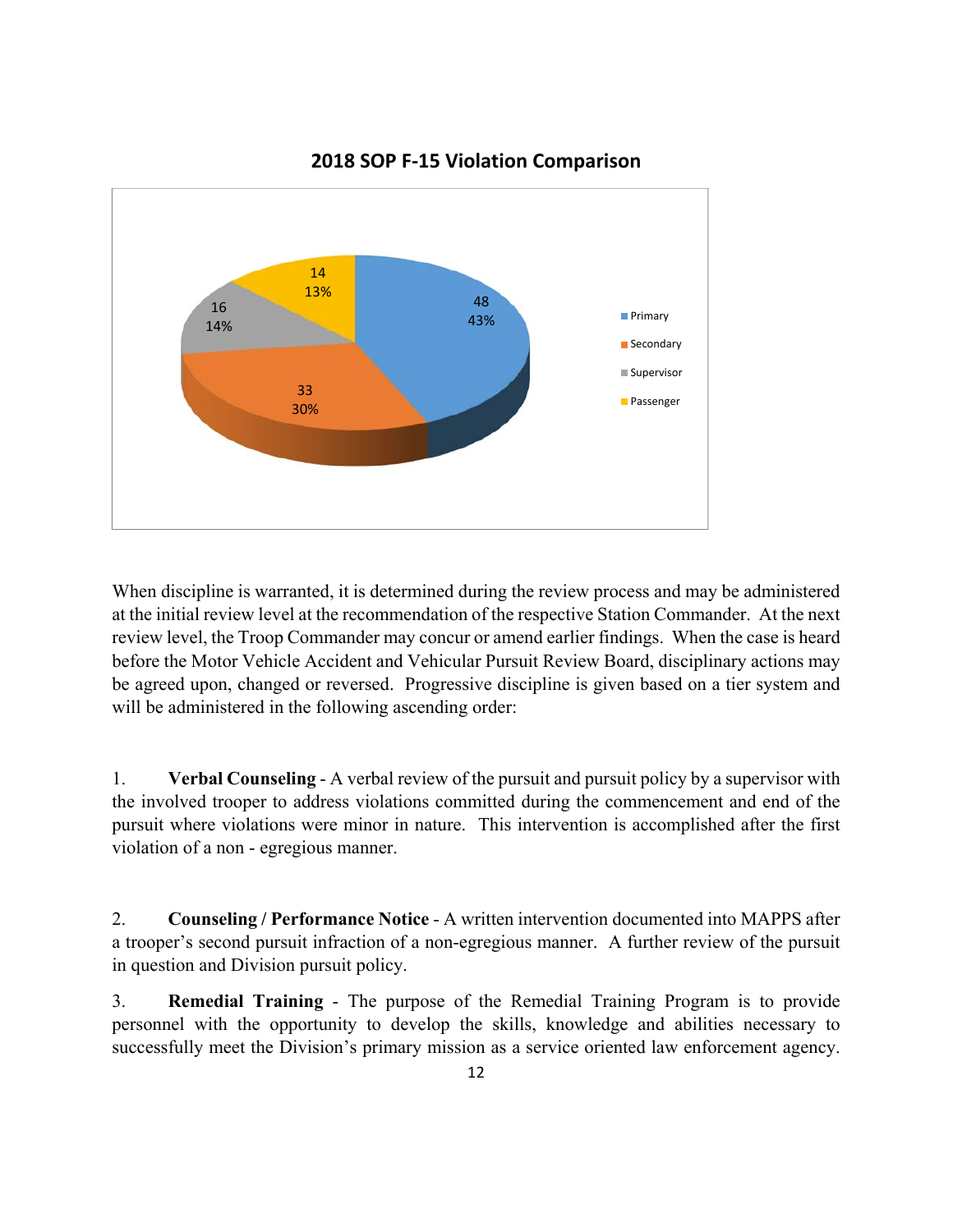It is the supervisor's responsibility to monitor all aspects of the subordinate's work performance and recognize when to provide appropriate training at the proper time to ensure that the subordinate is able to perform tasks in a satisfactory manner. Remedial Training is the third tier of discipline and is the next step after a Counseling / Performance Notice intervention. This tier of discipline is administered after a trooper's third pursuit infraction of a non-egregious manner but may be administered at any time there is a violation of the Division's Pursuit Policy as deemed necessary by the Motor Vehicle Accident and Vehicular Pursuit Review Board.

4. **Internal Investigation -** The final tier of discipline administered after a trooper's fourth pursuit infraction of a non-egregious manner but may be initiated at any time a pursuit results in a violation of an egregious magnitude. The initial investigation will be conducted by the Traffic  $\&$ Public Safety Office.

An egregious violation is defined as follows: a vehicular pursuit violation committed by an enlisted member of such a glaring, grossly negative, and flagrant manner as to purposely ignore mandated pursuit policies where there existed endangerment to themselves or that of the public and which has been determined to require immediate intervention.

If the respective Troop Commander determines the violation as egregious, the Traffic & Public Safety Office will be notified and if deemed necessary, will respond on behalf of the Board to the appropriate Troop. If both parties jointly agree that an internal investigation be immediately initiated for violations of F-15, the Traffic & Public Office will initiate the complaint.

#### **VI. TRAINING ISSUES:**

During Academy training, which takes place at the National Guard Training facility in Sea Girt; recruits are schooled in lessons of practical pursuit driving and tested in their knowledge of the Attorney General Pursuit Policy guidelines. The recruit will be able to:

- 1. Recite the definitions listed in S.O.P. F-15.
- 2. Recite the primary purpose of the Vehicular Pursuit Policy.
- 3. Explain when a member has the authority to stop a motor vehicle according to Title 39 Chapter 5 and S.O.P. F-15
- 4. Explain the conditions that must exist in order for a pursuit to continue.
- 5. Explain the factors that may make a Trooper terminate a pursuit.
- 6. Explain when a Trooper must terminate a pursuit.
- 7. Explain what equipment must be activated in the vehicle when involved in a pursuit.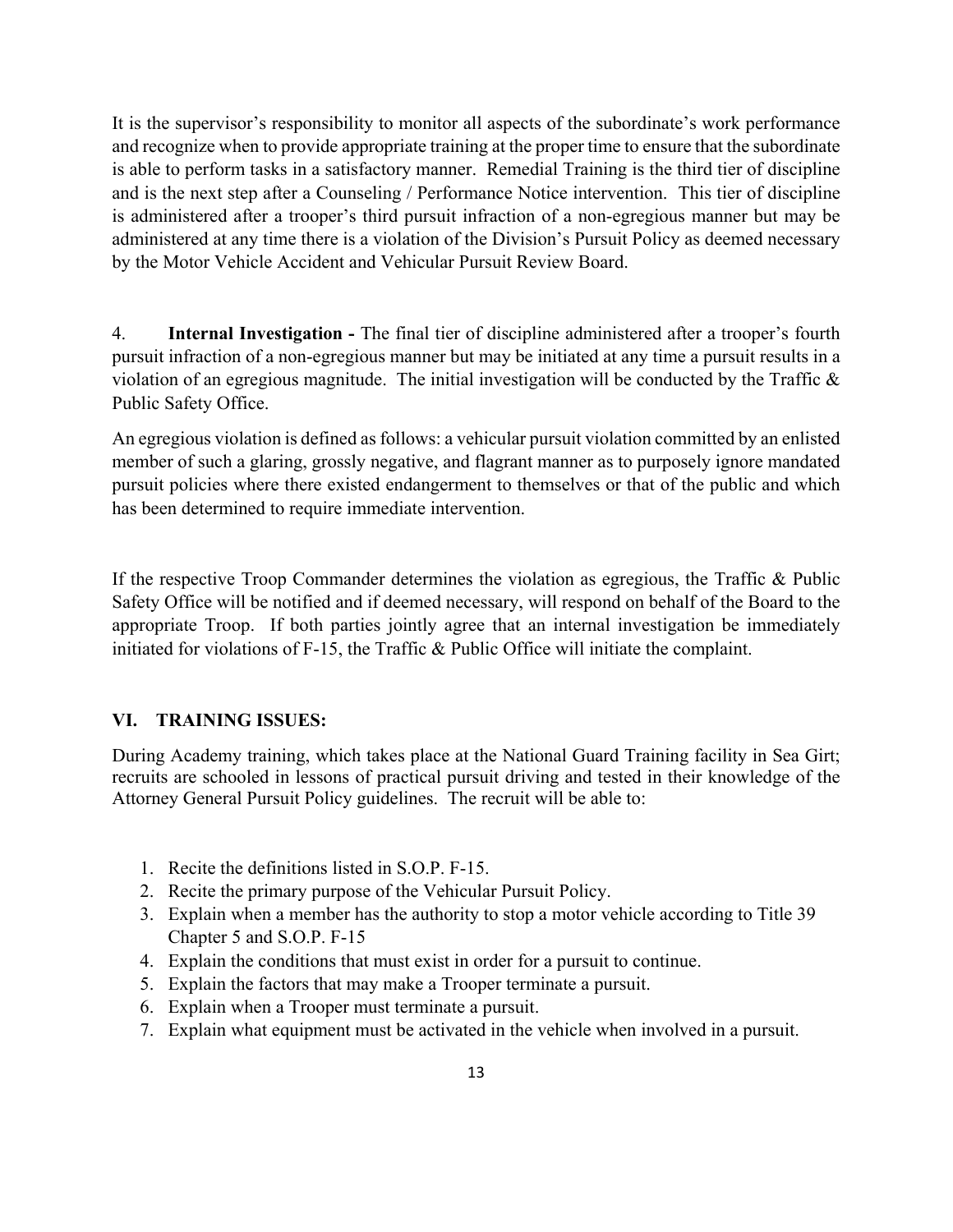- 8. Explain the information must be relayed to the dispatcher when involved in a pursuit.
- 9. Recite the vehicular pursuit restrictions.
- 10. Explain what a roadblock is and the restriction of its use.
- 11. Explain if or when a Trooper may fire a weapon from or at a moving vehicle.
- 12. Explain that notification to another jurisdiction that a pursuit is about to enter their patrol area is not an invitation to join the pursuit.
- 13. Explain the pursuit incident reporting requirements.

When a member attends remedial training to address pursuit policy shortcomings, training aids include Power Point presentations and video tapes from State Police pursuits the member was involved in and cited for violations. The training consists of a 4 hour block of instruction in order to accomplish the following objectives:

- 1. Understand the definitions listed in S.O.P. F-15.
- 2. Understand the primary purpose of the Vehicular Pursuit Policy.
- 3. Understand when a member has the authority to stop a motor vehicle according to Title 39 Chapter 5 and S.O.P. F-15.
- 4. Understand the conditions that must exist in order for a pursuit to continue.
- 5. Understand the factors that may make a Trooper terminate a pursuit.
- 6. Understand when a Trooper must terminate a pursuit.
- 7. Understand what equipment must be activated in the vehicle when involved in a pursuit.
- 8. Understand the information that must be relayed to the dispatcher when involved in a pursuit.
- 9. Understand vehicular pursuit restrictions.
- 10. Understand what a roadblock is and the restriction of its use.
- 11. Understand that notification to another jurisdiction that a pursuit is about to enter their patrol area is not an invitation to join the pursuit.
- 12. Understand the pursuit incident reporting requirements.
- 13. To reduce the number of S.O.P. F-15 violations being committed by the member.

#### **VII. BEST PRACTICES:**

Review of the Division's pursuit policy will continue to be ordered as a block of instruction during future spring and fall pistol qualification and training sessions in order to address policy changes, trends, and modifications. Academy staff involvement on the Pursuit Review Board and more effective training for road Troopers have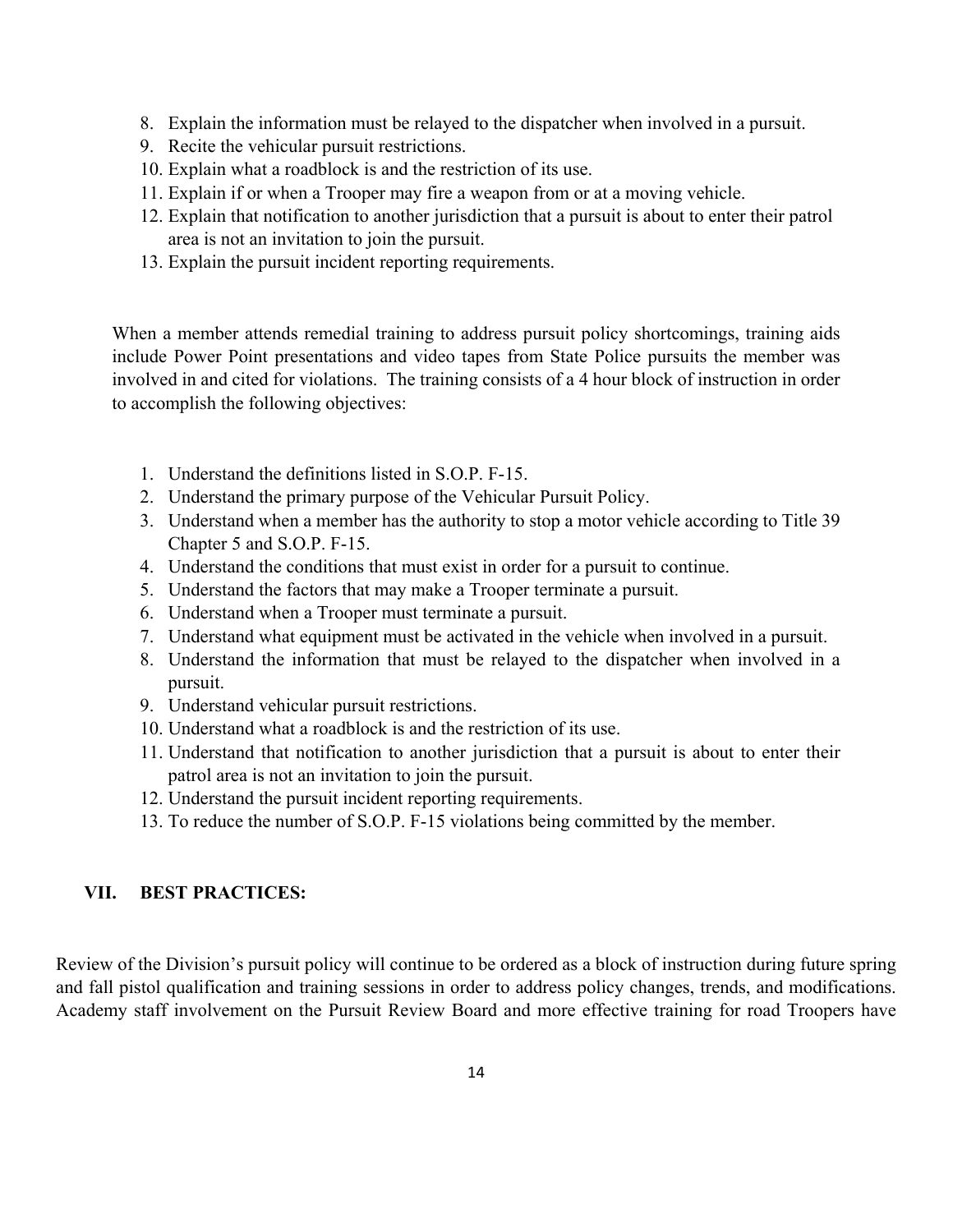made an apparent contribution to the increase percentage of involved members who are found to have committed no violations of the pursuit policy.

#### **VIII. RECOMMENDATIONS:**

All Troopers who are given authority to participate in vehicle pursuits must be trained properly before they are allowed to engage in pursuits, and they must receive in-service pursuit training on a regular basis. This training must include not only emergency vehicle handling, but also attitude development and decision making skills in pursuit situations, as well as knowledge of legal limitations and liabilities.